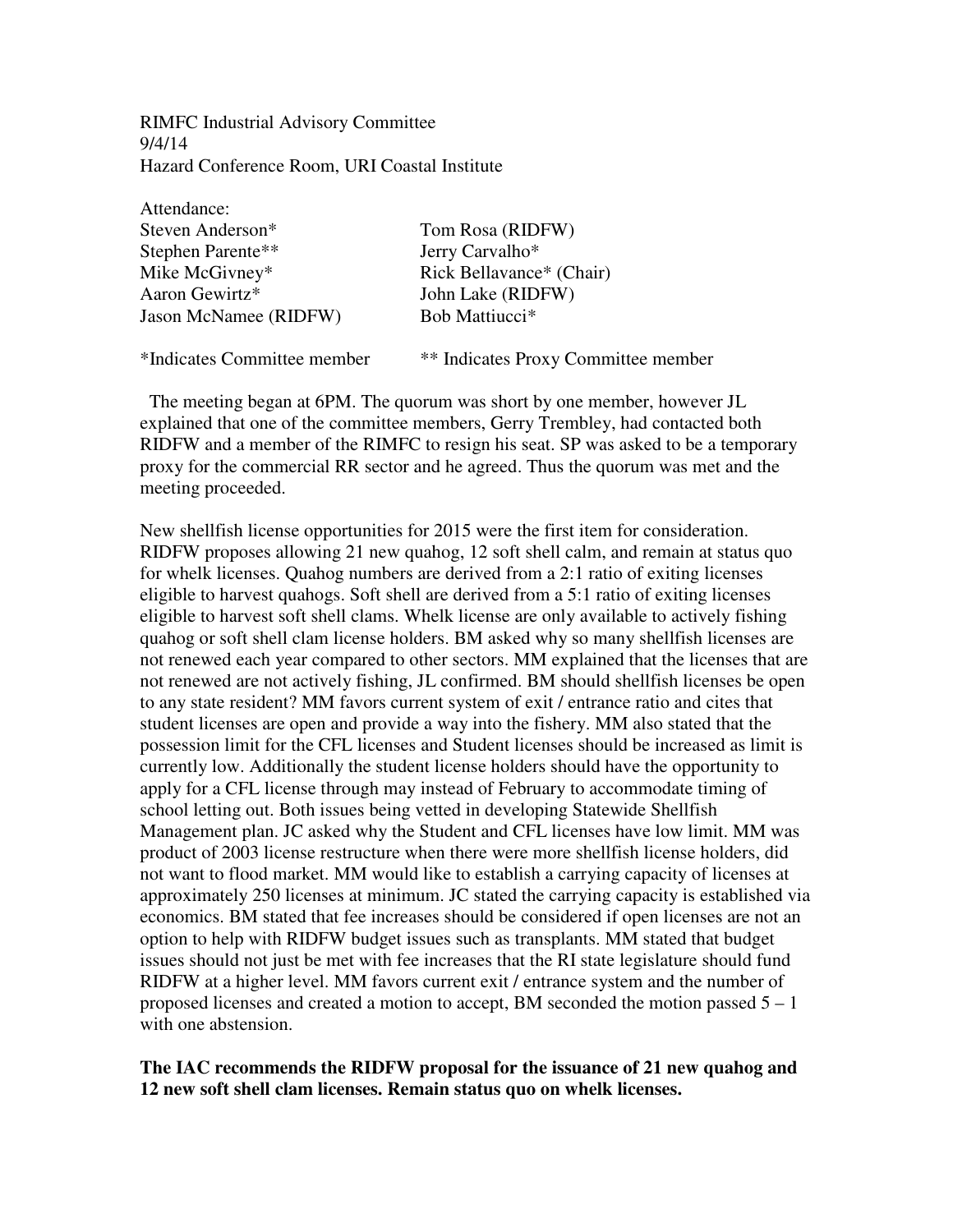New restricted finfish license opportunities for 2015 were considered next. RIDFW proposes issuance of 3 new restricted finfish licenses based on the exit entrance ratio of 1:1 of active (>1 landing in prior year) licenses. JC asked if there is a number of restricted finfish licenses that should be maintained to insure a healthy fishery. JM stated that RIDFW has not done that analysis but could accomplish it by examining non renewal trends as well as quota consumption rates. JC would like to see the analysis done. JC started a motion to accept the proposed number of new restricted finfish licenses, AG seconded. The motion passed 6-0 with one abstention.

#### **The IAC recommends the RIDFW proposal of the issuance of 3 new restricted finfish licenses.**

RIDFW proposal of requiring crew members that are applying for new license opportunities with an affidavit form a captain to prove fishing activity so that they may enter higher prioritization categories for the competitive process be paid and have proof of being paid such as a W2 form or paystub from a financial institution. MM stated that this would not me a good fit for the shell fish industry as the crew members are often either paid in cash or are apprentices/volunteers. BM stated that this is very important to the restricted finfish license applicants as rampant cheating is occurring and it is not fair to applicants that are honest, consideration of this proposal should not be purely based on the shellfish sector. SP asked for clarification if the definition of crew was being changed. JL stated no, only the process for applying for new license opportunities. JM asked MM if there was a process in the shellfish fishery that could legitimately document crew members. MM stated having the crew sign slips may be a solution . MM created a motion to reject the proposal, JC seconded. The motion resulted in a tie 2-2 with one abstention and one no vote. BM started a motion to accept the proposal that was not seconded.

# **The IAC does not have a consensus opinion on the RIDFW proposal to require crew members be paid if they are to be considered for higher prioritization categories if they have a captains affidavit to prove activity.**

Next proposal considered was to add contingency plan for the situation that arises if all new opportunities cannot be used in a given prioritization category and sub sequentially cannot be divided equally into the remaining categories. RIDFW proposes to allow rounding up to the next number of licenses that can be equally distributed in each of the remaining categories. BM started a motion to accept SA seconded. The motion passed 6- 0 one abstention.

### **The IAC recommends the RIDW proposal to allow rounding up the number of new license opportunities when they are not used in one category such that they can be equally distributed into the remaining categories.**

The next proposal for consideration was to allow holders of the free Over65 shellfish license (O65) to obtain if desired a CFL licenses for quahogs if they have actively fished it for the previous year. JL explained that student shellfish license has this opportunity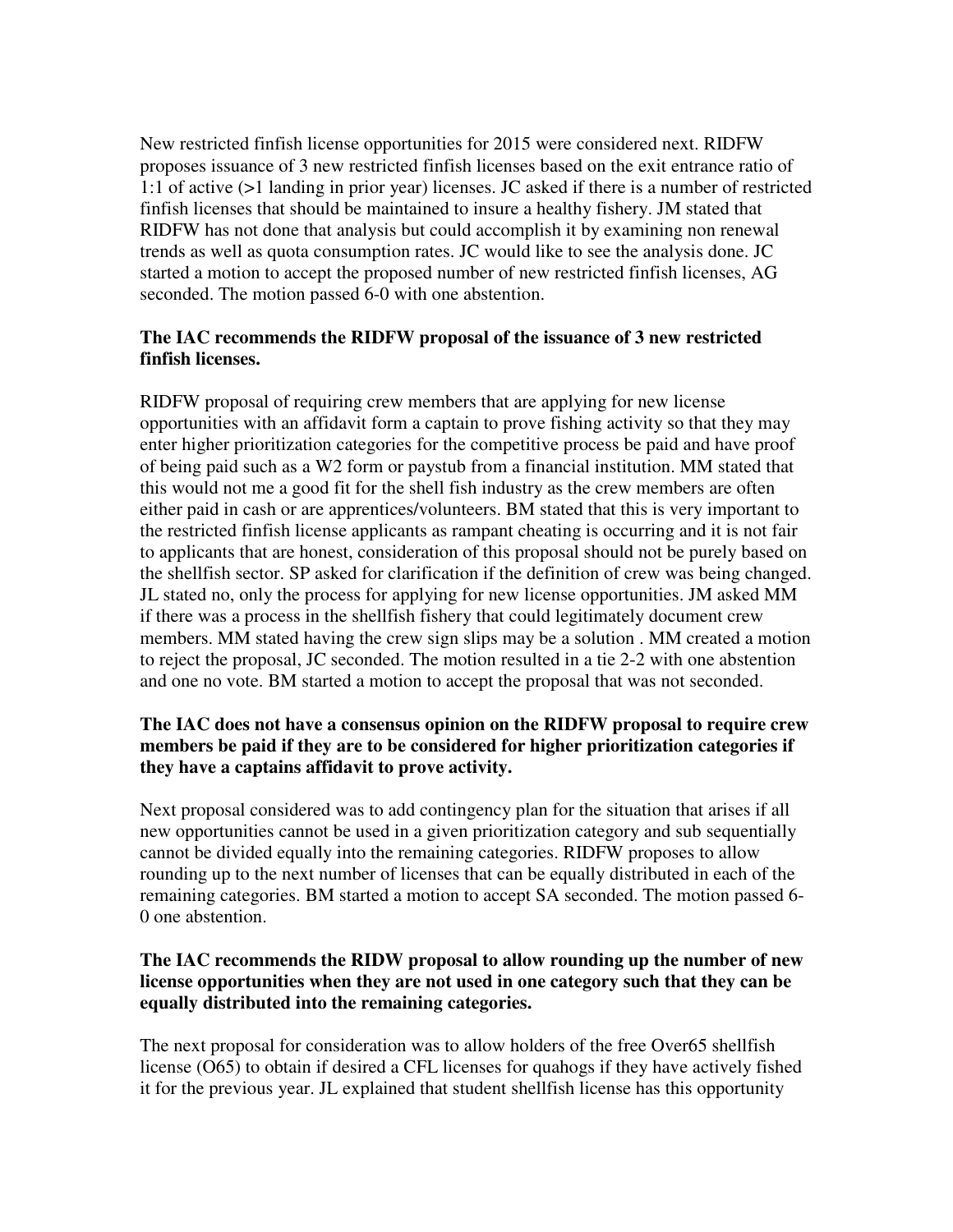while the O65 does not. MM stated that the original intent of the O65 license was not to provide entrance into the fishery but to give income to retirees wanting to shellfish. JC stated that this would likely not expand the number of CFL license holders by that many people. BM stated he did not support the proposal. JC started a motion to accept MM seconded. The vote passed 4- 2 with one abstention.

### **The IAC recommends the RIDFW proposal that O65 shellfish license holders can obtain a CFL license if they have actively fished their license in the prior year.**

The next RIDFW proposal considered was to tighten up language allowing PEL shellfish license holders over the age of 65 to renew the license for no fee. JL explained there was confusion as to whether finfish, crustacean, or gear endorsements attached need to be paid for. They do, the proposed language makes it clear. In addition the proposed language clarifies that PEL shellfish license holders over the age of 65 must complete the application process for new license opportunities being offered by RIDEM. JC made a motion to accept the proposal, AG seconded. The motion passed  $6 - 0$  with one abstention.

#### **The IAC recommends the RIDW proposal clarifying the fee structure of the PEL license for license holders over the age of 65.**

The next item was the RIDFW proposal to remove the gear declaration from the commercial license application. JL stated that RIDFW no longer uses this information and more "real estate" is needed on the form. JC started a motion to accept the proposal BM seconded. The motion passed  $6 - 0$  with one abstention.

# **The IAC recommends the RIDFW proposal to remove gear declaration from the commercial license application.**

The RIDFW proposal which would allow landings reported on a RIDEM landing permit to be accepted as history and be considered when applicants are trying to gain a higher prioritization category for new license opportunities was discussed next. JL explained that the applicant must also hold a valid CFL, PEL, or MPURP license. This proposal is to stop the reporting of one trip on two different licenses held by the same person for the sake of garnering history which creates duplicate reports. Additionally, the proposal would allow captains of vessels fishing outside of RI but landing in RI ports to gain history and get access to higher prioritization categories. BM stated that this would lead to dragger captains entering the RR fishery. AG started a motion to accept the proposal MM seconded. The motion passes  $3 - 1$  with two abstentions.

### **The IAC recommends the RIDFW proposal to allow landing history on a landing permit with the holder allows possesses a valid CFL, PEL or MPURP license.**

The next RIDFW proposal for consideration was to tighten up the reporting requirements surrounding the logbook endorsement which was created for fishing year 2014. The proposal seeks to force applicants declare the method they will report their catch to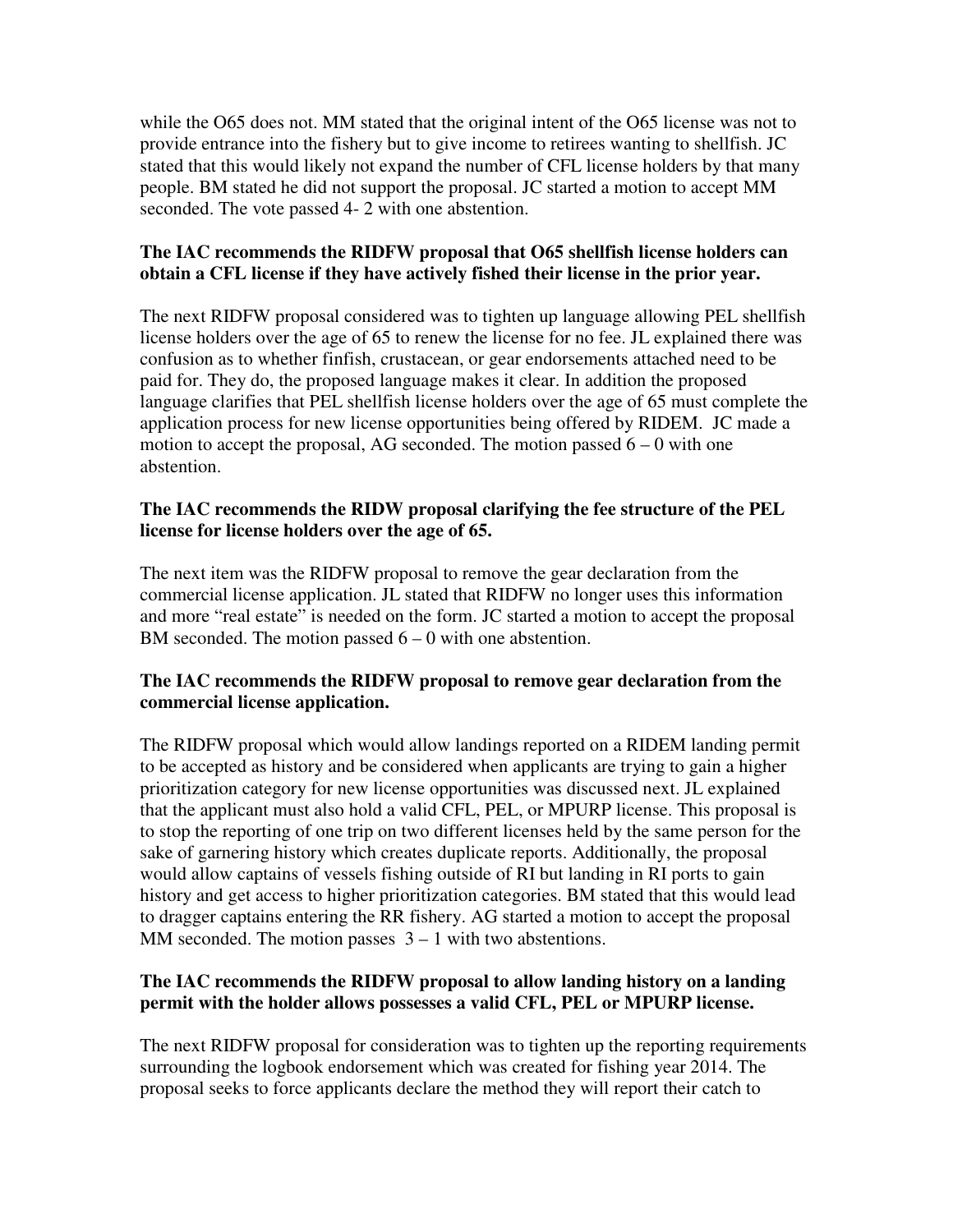RIDFW at the time of license issuance or renewal. Applicants would chose electronic, paper, or federal VTR. If paper is chosen the applicant must obtain a \$25 logbook endorsement in order to report via the RIDFW harvester logbook. JL explained that for 2014 applicants did not have to decide how to report during the renewal period and that this has led to an administrative burden on RIDFW as well as increased noncompliance to the reporting requirements. TR confirmed that to date approximately 50% have not chosen a method of reporting and 85% of license holders were out of compliance. The intent of not requiring immediate declaration of report method was to act as an easing in period as this was a big change in the way RIDFW does business. RIDFW has conducted numerous training sessions statewide and has increased outreach concerning logbook instructions and compliance. RIDFW plans to keep the logbook endorsement in place for the foreseeable future. JC and BM both oppose the proposal because they feel that the director did not have the statutory authority to require a logbook endorsement in the first place and any refinement of the endorsement is unwanted and unwarranted. The logbook endorsement should be repealed. They cite RIGL 20-4-5 which does not include electronic reports. JM explained the RIDEM attorney has stated that the endorsement is legal and appropriate under the general powers of the director. JC disagrees and states that this is a bad precedent and will lead to the director abusing powers. BM asked if opposing this motion will get rid of the logbook endorsement. JL stated no it will not, the logbook endorsement will be in place during 2015. JC started a motion oppose the RIDFW proposal, BM seconded. The motion failed  $2 - 3$  with one abstention. There was no motion started to approve the proposal.

#### **The IAC neither recommends nor opposes the RIDFW proposal to force applicants to declare a reporting method during the renewal period.**

The final proposal for consideration was the RIDFW proposal to change the provisions of the Dockside sales endorsement. RIDFW proposes to amend the endorsement such that license holders who purchase the endorsement will receive a dockside sales paper logbook without having to purchase the logbook endorsement. The current provision create a duplicate reporting scenario for federal captains selling at the dock who fill out VTRs. In order to enter the dockside sales reports, these captains must also fill out an eTrip report in order to create an electronic dockside sales report. This is a requirement of the SAFIS reporting system which VTRs are not a part of. The captain also fills out a VTR which has the same trip information as the eTrip record, this creates a duplicate report. Federal captains under the proposed language would be required to fill out the paper dockside sales logbook. MM stared a motion to approve the RIDFW proposal BM seconded. The motion passed  $6 - 0$  with one abstention.

#### **The IAC recommends the RIDFW proposal to amend the provisions of the dockside sales endorsement.**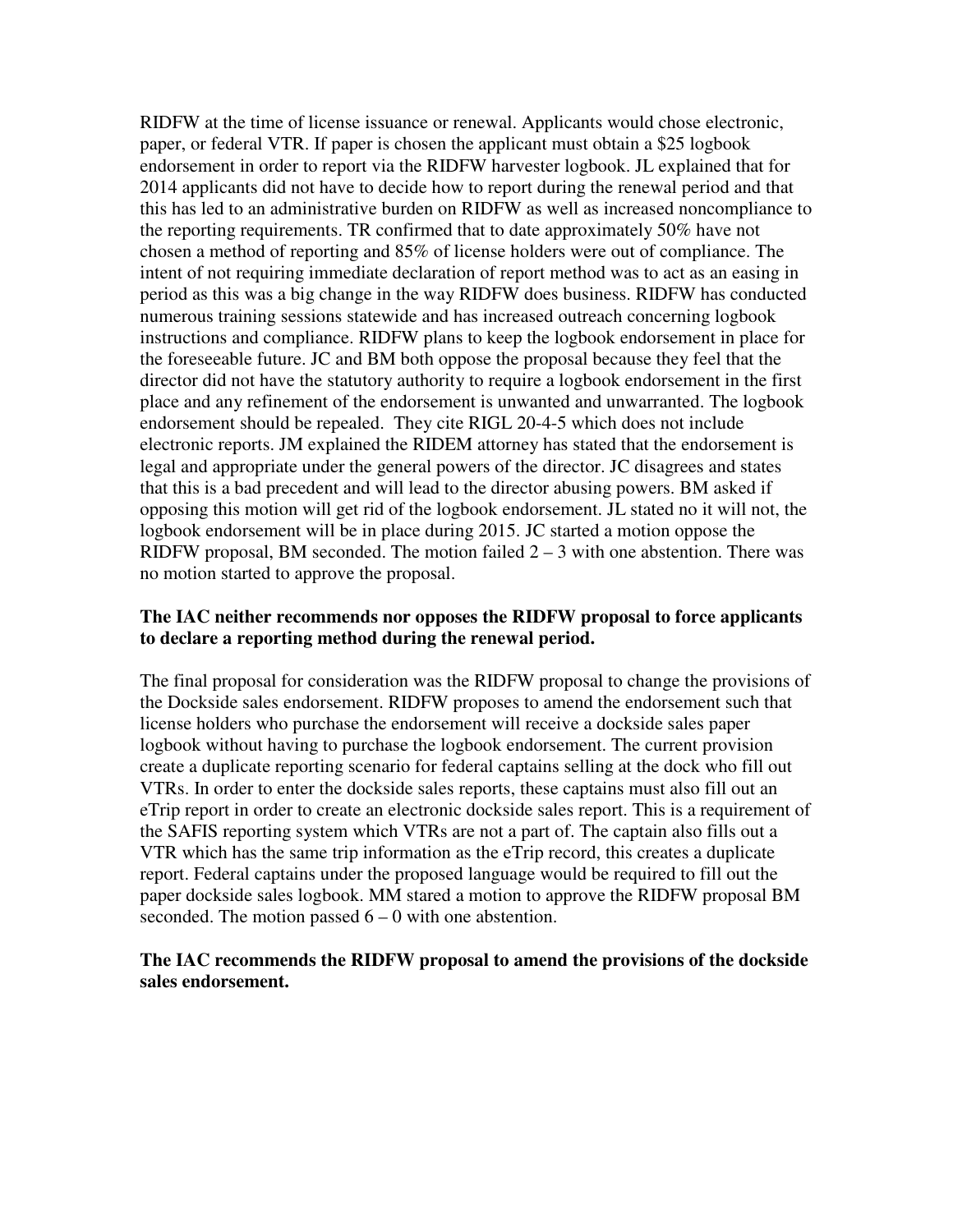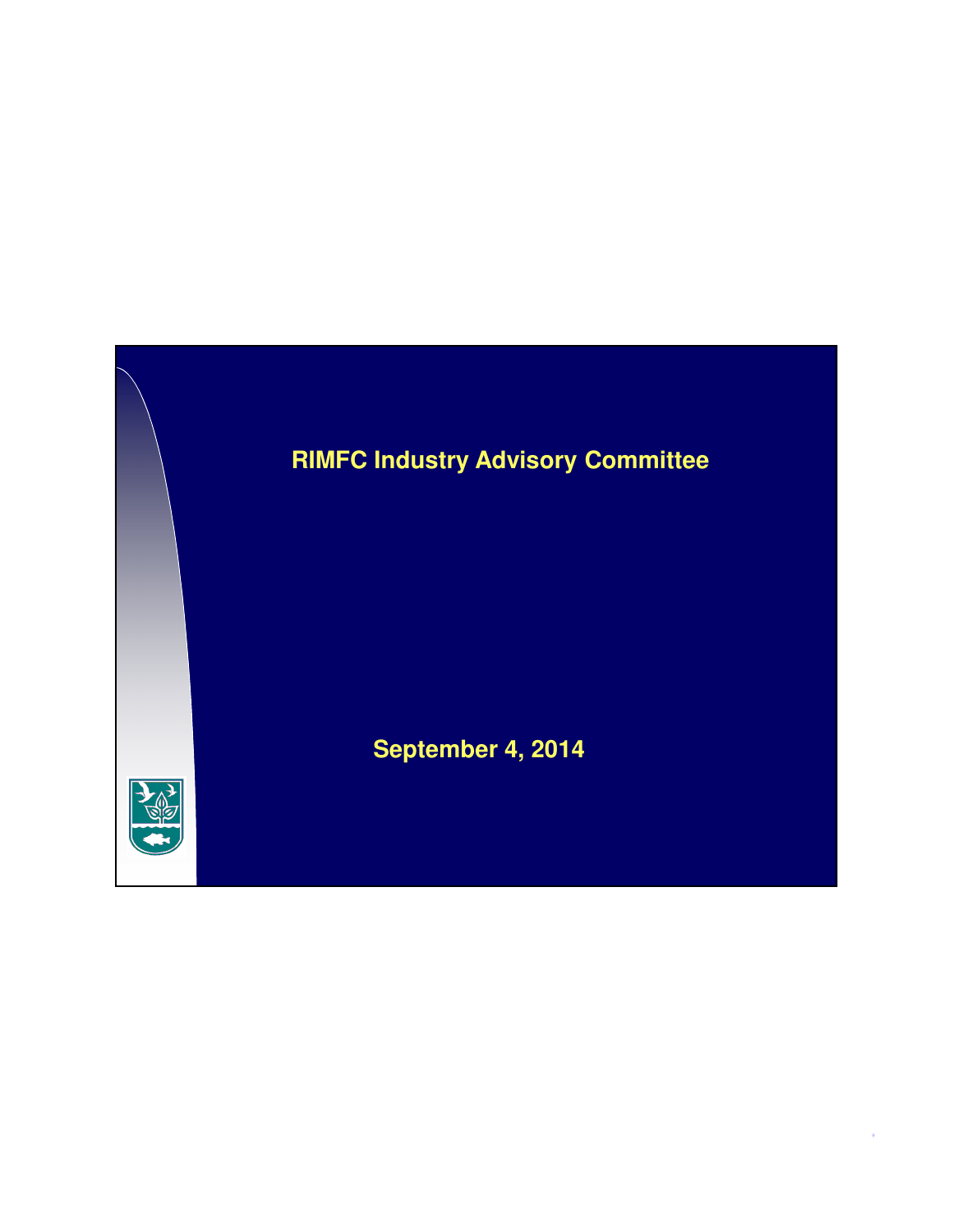# **2013 -2014 License Activity Summary**

| <b>LICENSE</b> |                    | 2013            | 2014                 | $13 - 14$      |
|----------------|--------------------|-----------------|----------------------|----------------|
| <b>TYPE</b>    | <b>ENDORSEMENT</b> |                 | <b>TOTALS TOTALS</b> | <b>DELTA</b>   |
| CFL            |                    | 420             | 404                  | -16            |
|                | <b>CLOBS</b>       | 15              | 14                   | $-1$           |
|                | <b>CNLOBS</b>      | 100             | 101                  | 1              |
|                | CQUOH              | 165             | 181                  | 16             |
|                | <b>CNQUOH</b>      | N/A             | N/A                  | N/A            |
|                | <b>CSSCLM</b>      | 163             | 155                  | -8             |
|                | <b>CSFOTH</b>      | 160             | 149                  | -11            |
|                | <b>CNFIN</b>       | 256             | 240                  | $-16$          |
|                | <b>CRFIN</b>       | N/A             | N/A                  | N/A            |
|                | <b>DOCKC</b>       | 14              | 16                   | $\overline{2}$ |
|                | <b>CPURSE</b>      | 40              | 42                   | $\overline{2}$ |
|                | <b>CMWPT</b>       | 46              | 39                   | $-7$           |
|                | <b>CWLK</b>        | 92              | 75                   | $-17$          |
|                | <b>RSA</b>         | 10              | 6                    | $-4$           |
| <b>MPURP</b>   |                    | 829             | 816                  | -13            |
|                | <b>MGILL</b>       | 227             | 221                  | $-6$           |
|                | <b>DOCKM</b>       | 241             | 236                  | $-5$           |
|                | <b>FTRAPM</b>      | 5               | 3                    | $-2$           |
|                | <b>MMWPT</b>       | 132             | 133                  | 1              |
|                | <b>MPURSE</b>      | 134             | 134                  | $\Omega$       |
|                | <b>RSA</b>         | 22              | 13                   |                |
| PEL            |                    | 655             | 615                  | -40            |
|                | <b>PLOBS</b>       | 30              | 27                   | -3             |
|                | <b>PNLOBS</b>      | $\overline{35}$ | 36                   | 1              |
|                | <b>PNQUOH</b>      | N/A             | N/A                  | N/A            |
|                | <b>PSSCLM</b>      | 235             | 204                  | $-31$          |
|                | <b>PSFOTH</b>      | 211             | 186                  | $-25$          |
|                | <b>PQUOH</b>       | 376             | 347                  | $-29$          |
|                | <b>PRFIN</b>       | 262             | 258                  | $-4$           |
|                | <b>PNFIN</b>       | 135             | 133                  | $-2$           |
|                | <b>DOCKP</b>       | 13              | 12                   | $-1$           |
|                | <b>PPURSE</b>      | 7               | 6                    | $-1$           |
|                | <b>PMWPT</b>       | 8               | 9                    | 1              |
|                | <b>PWLK</b>        | 118             | 79                   | $-39$          |
|                | <b>RSA</b>         | 3               | 1                    | $-2$           |
| <b>STUDSF</b>  |                    | 48              | 47                   | -1             |
| <b>SFO65</b>   |                    | 268             | 289                  | 21             |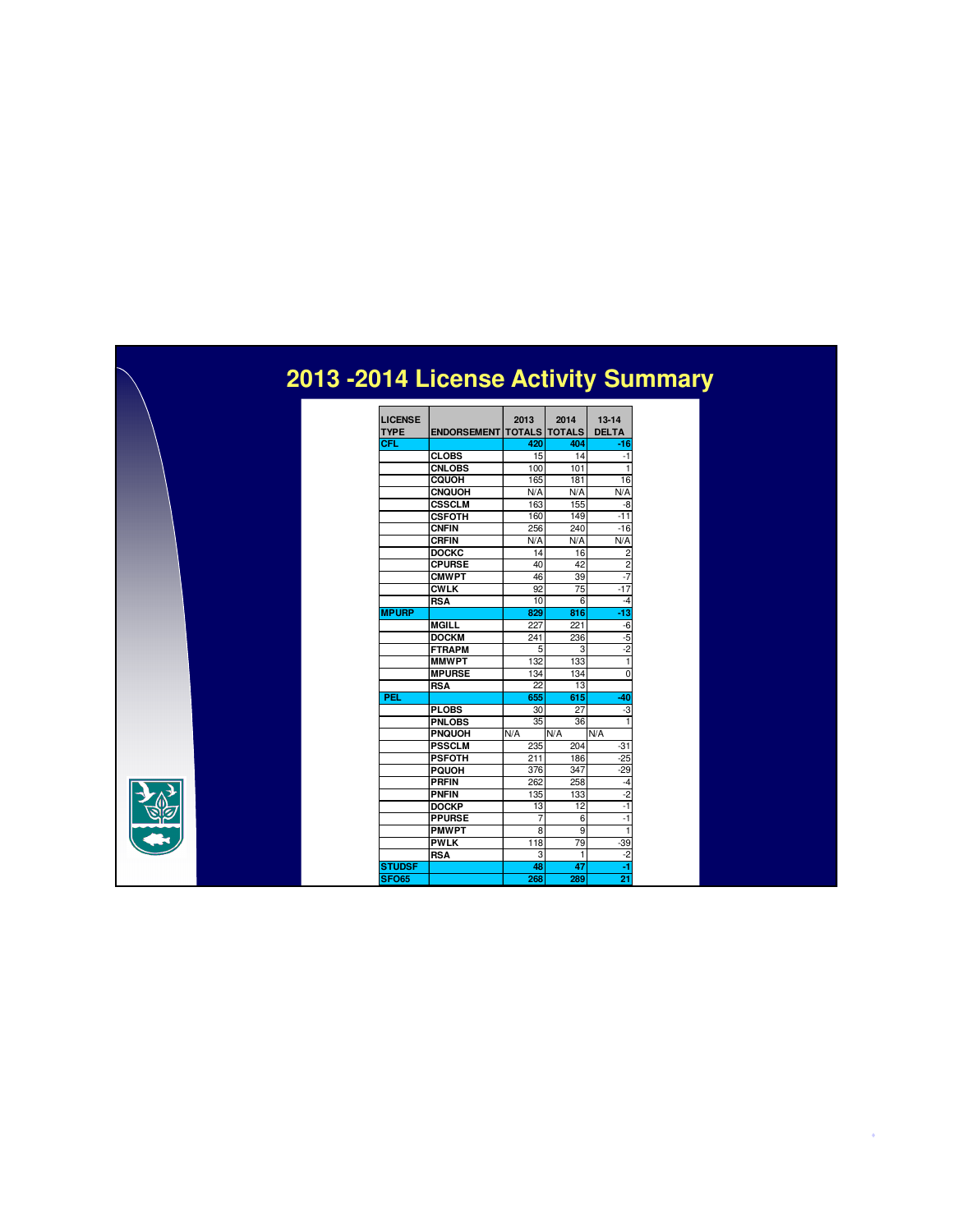# **Shellfish Sector**

Commercial Fishing Licenses (CFL)

- 46 CFL Quahaug endorsements not renewed
- 20 CFL Soft Shell Clam endorsements not renewed
- 17 CFL Whelk endorsements not renewed

Principal Effort Licenses (PEL)

- 29 PEL Quahaug endorsements not renewed
- 31 PEL Soft Shell Clam endorsements not renewed
- 39 PEL Whelk endorsements not renewed
- Multipurpose Licenses (MPURP)
	- 13 MPURP not renewed
- Quahaug License opportunities: 42 eligible licenses not renewed -> **2:1 ratio = 21 new CFL w/ QUOH**
- Soft Shell Clam License opportunities: 64 eligible license not renewed -> **5:1 ratio = 12 new CFL w/ SSCLM**
- Whelk License opportunities: 69 eligible licenses not renewed ->

**Status Quo: No new WLK endorsements open to PEL or CFL QUOH/SSCLM license holders**

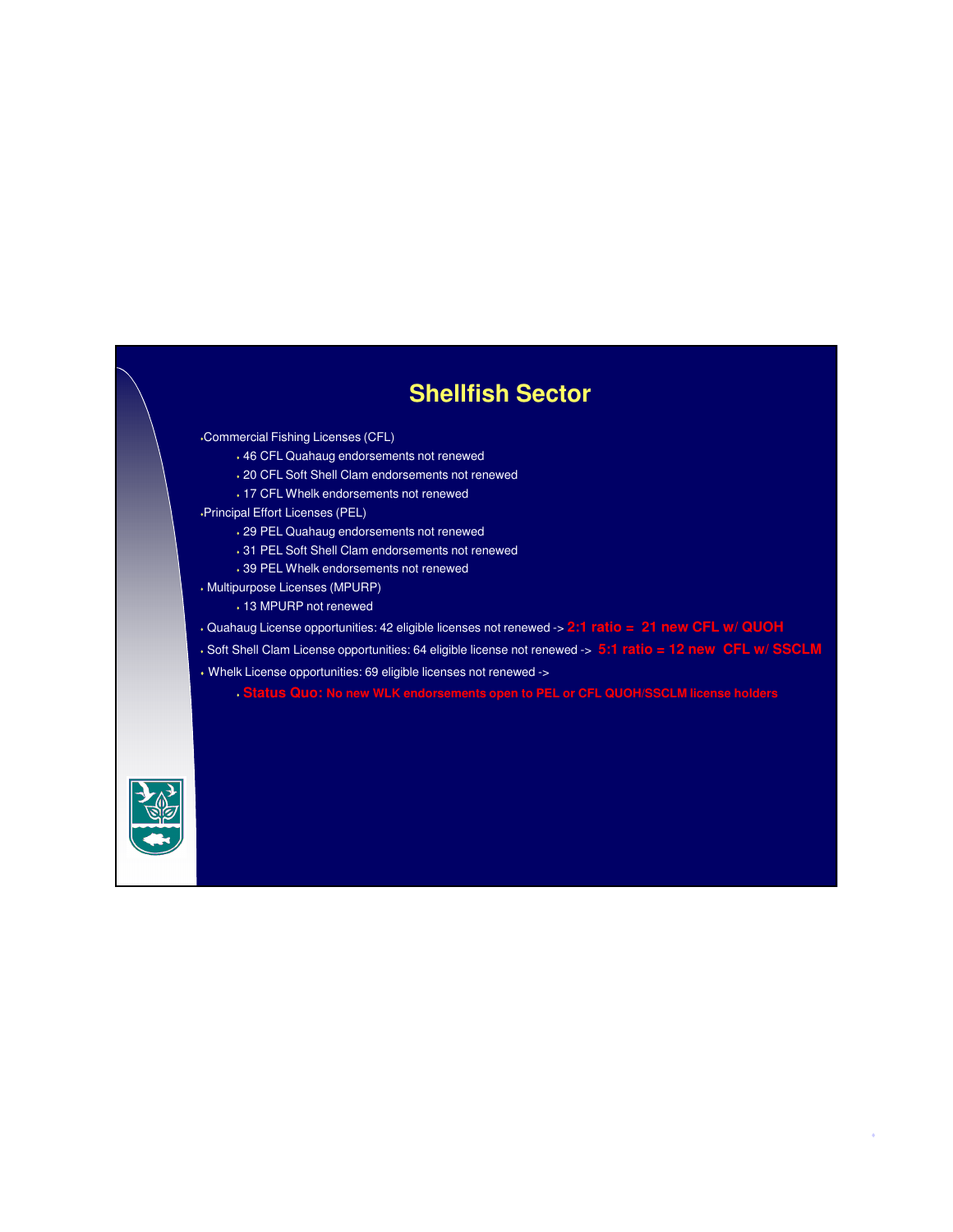# **Finfish Sector**

Commercial Fishing Licenses (CFL)

CFL restricted endorsement no longer exists

Principal Effort Licenses (PEL)

 4 PEL restricted endorsements not renewed, 1 had some activity in 2013 (> 1 landing) Multipurpose Licenses (MPURP)

4

13 MPURP not renewed, 2 had some activity in 2013 (> 1 landing)

- Restricted Finfish License opportunities:
	- 17 eligible licenses not renewed
	- 3 licenses considered active (> 1 landing in 2013)
	- **1:1 ratio of active license = 3 new PEL w/ RFIN**

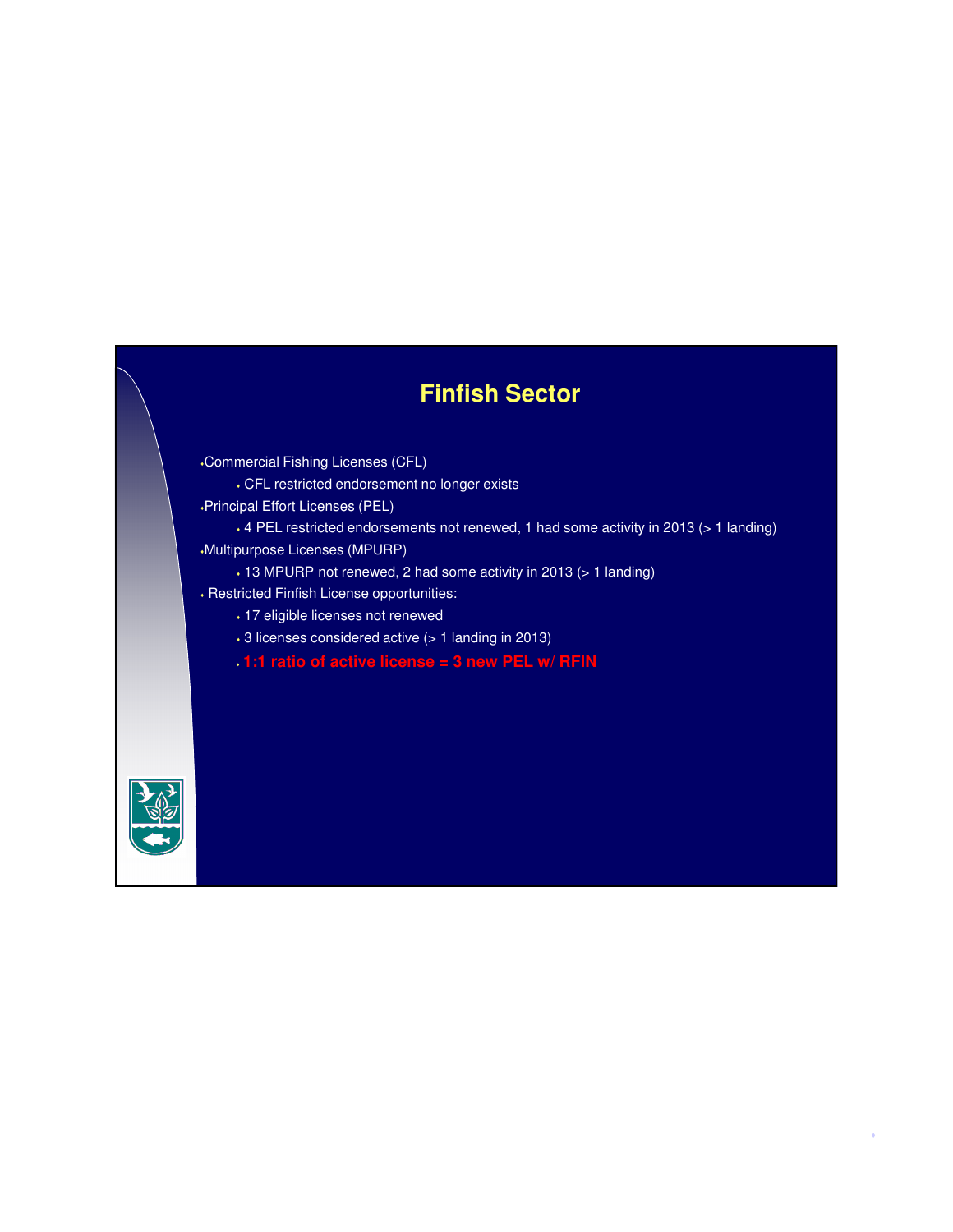# **Crustacean Sector**

Commercial Fishing Licenses (CFL)

1 CFL lobster endorsement not renewed

Principal Effort Licenses (PEL)

3 PEL restricted endorsements not renewed

Multipurpose Licenses (MPURP)

- 13 MPURP not renewed
- Lobster License opportunities:
	- ASMFC moratorium on issuance of new lobster licenses still in effect
	- Transferability of traps in regulation window for transfers June November

5

Trap reduction schedule starts in 2015

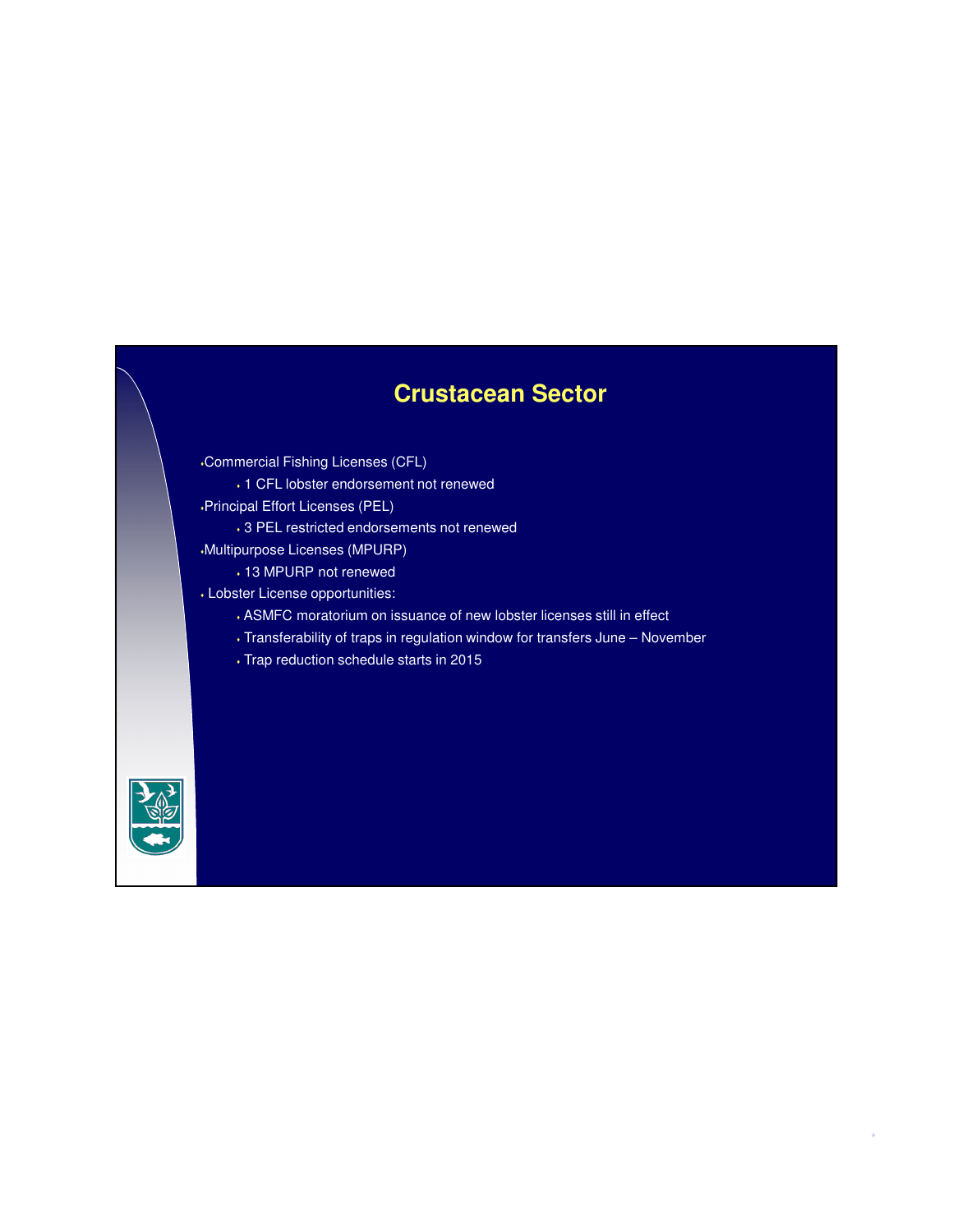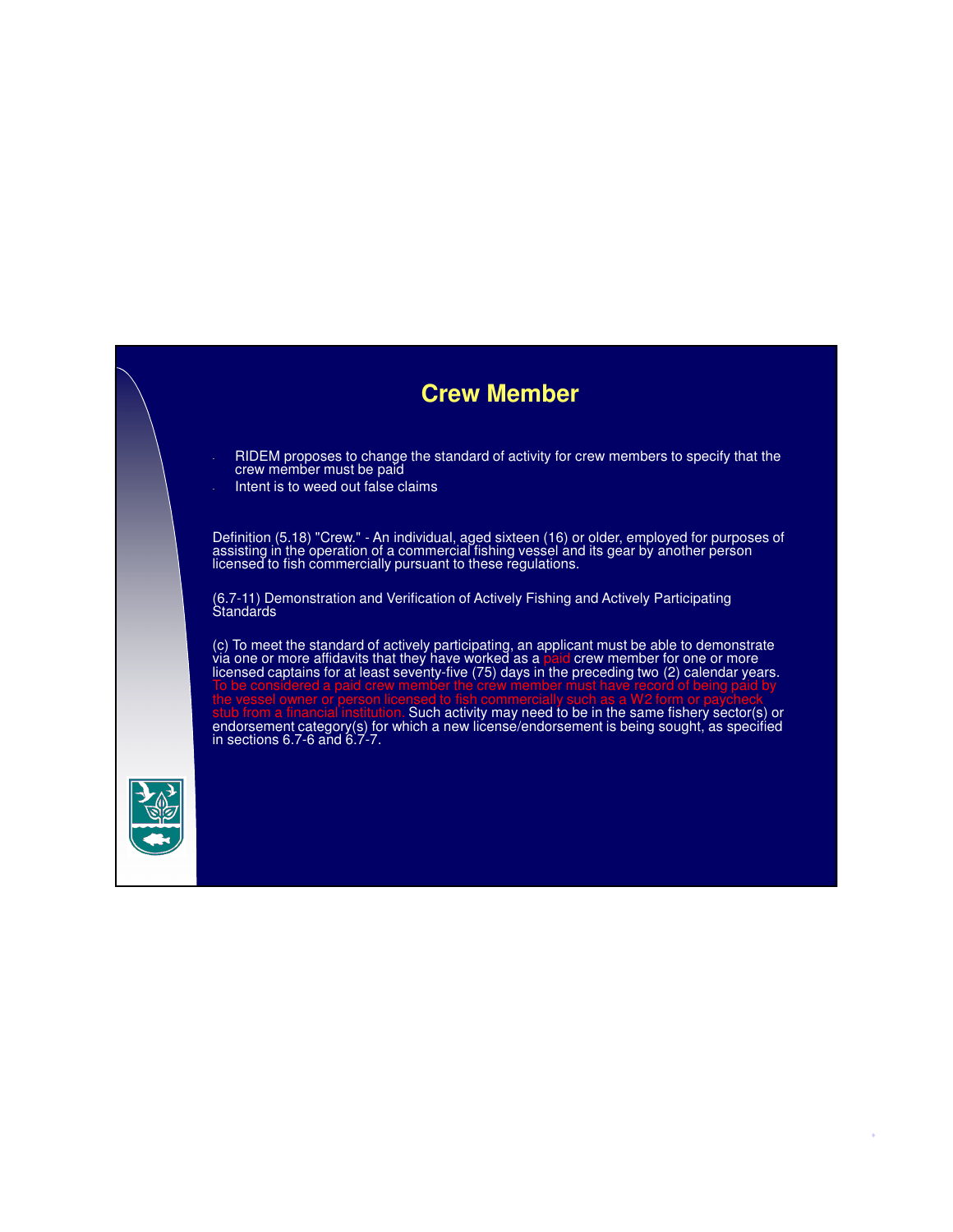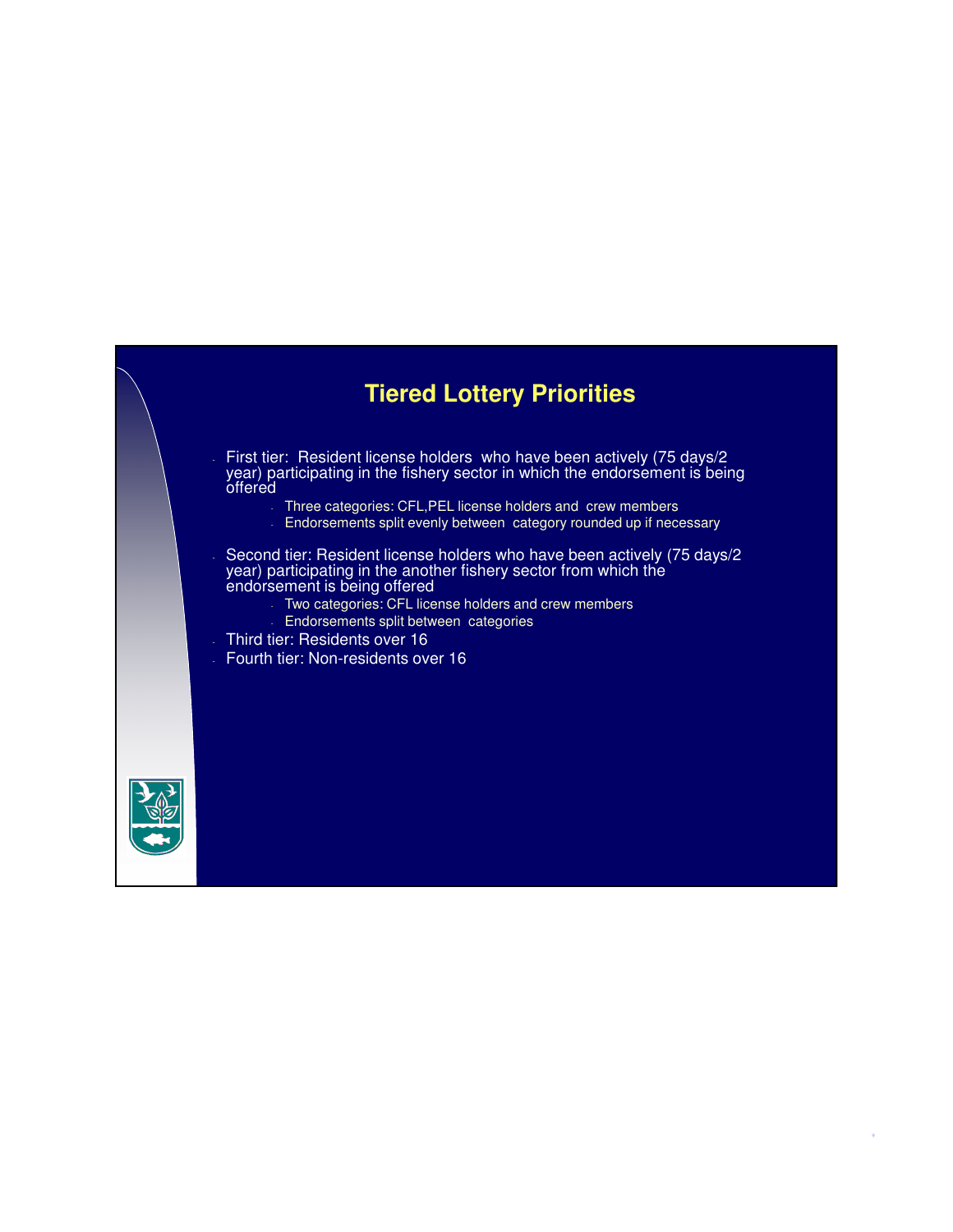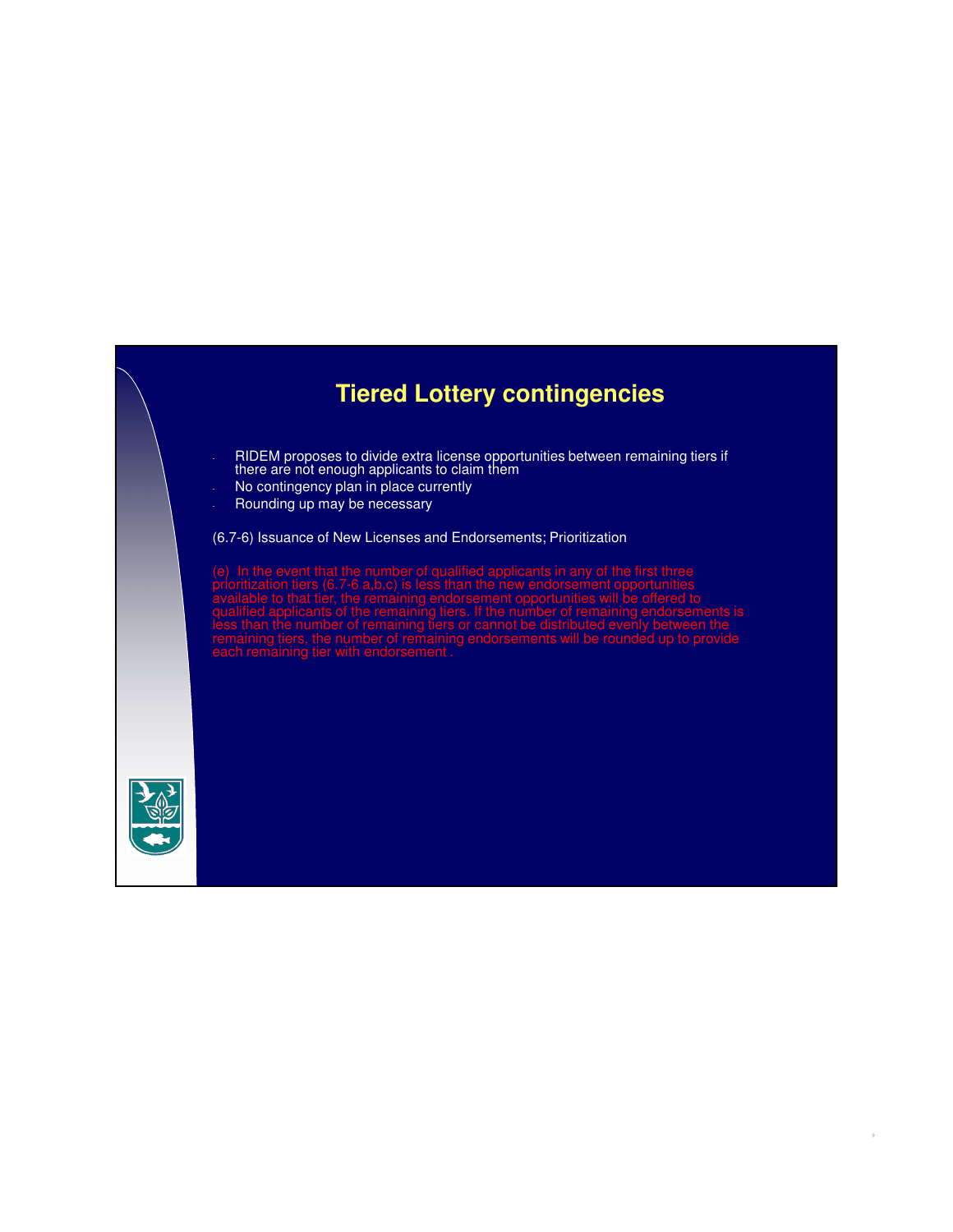

license year; provided that the holder of a 65 and Over Shellfish License may not also hold a Commercial Fishing or Principal Effort License with a quahaug endorsement.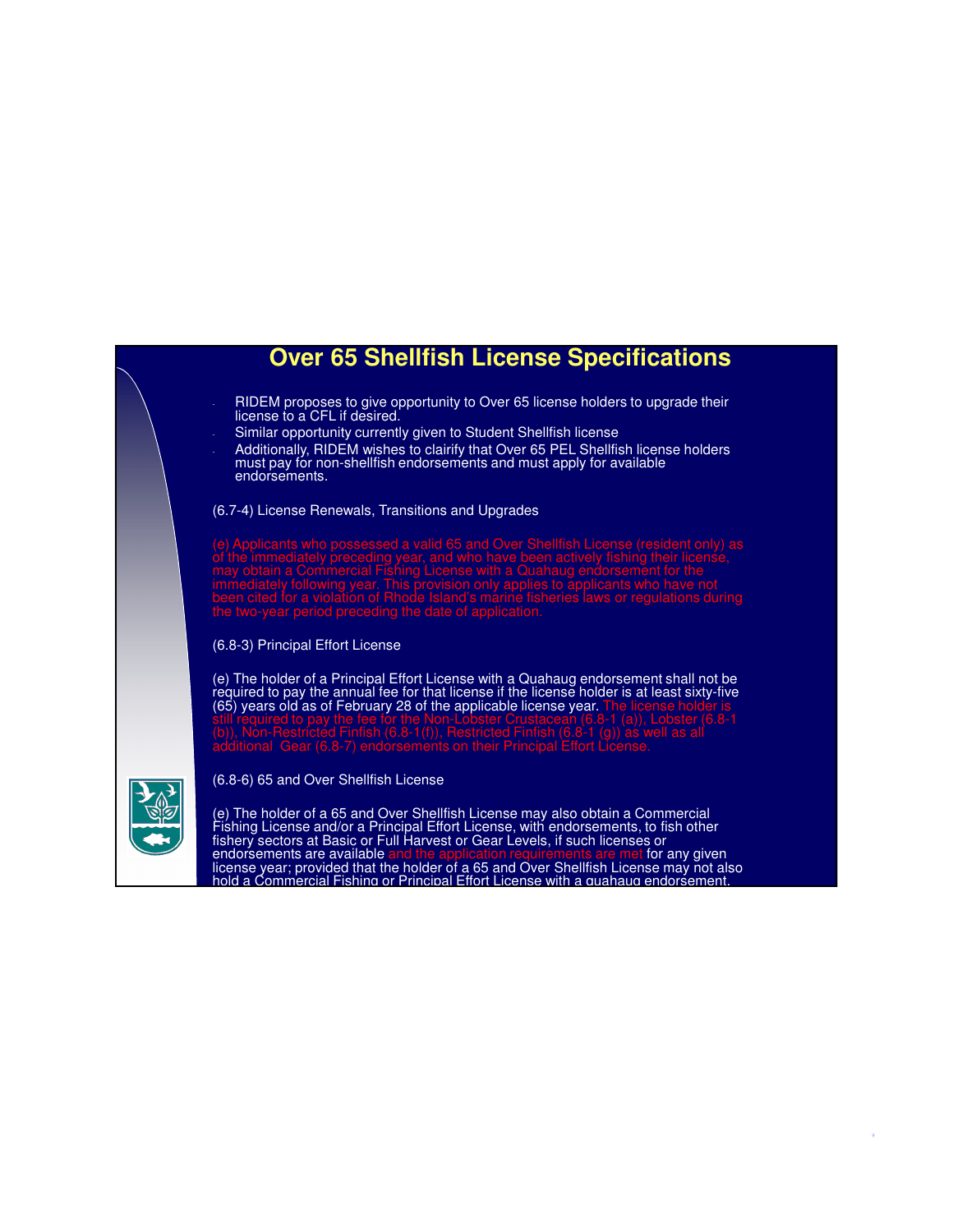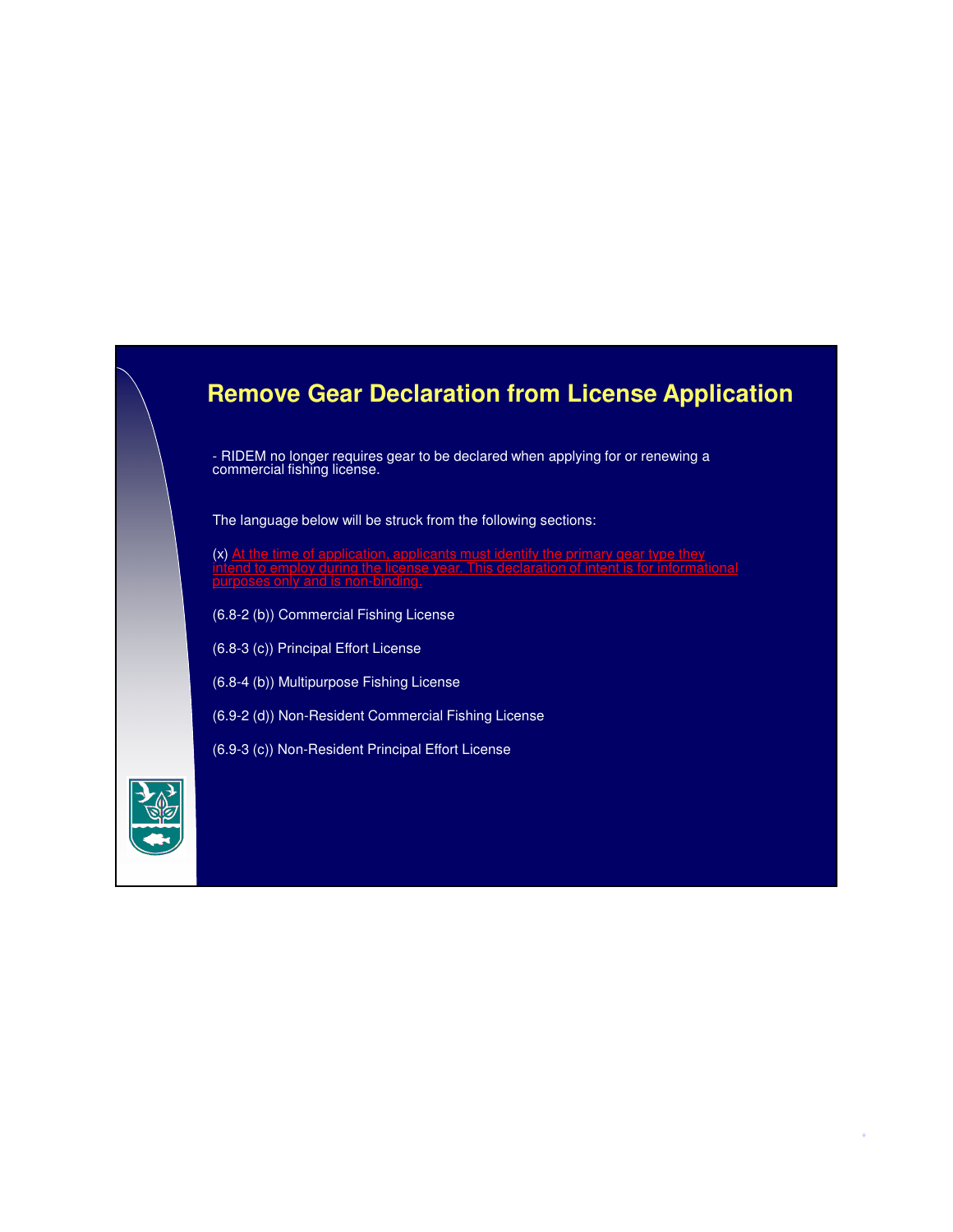

- RIDEM is proposing to allow landing history recorded on a landing permit to count towards activity standard if captain has current CFL, PEL, or MPURP
- Federal resident captains that transit state waters often must land on authority of landing permit due to catch composition
- Cannot split trips across two licenses/permits

(6.7-11) Demonstration and Verification of Actively Fishing and Actively Participating **Standards** 

(a) To meet the standard of actively fishing, an applicant must be able to demonstrate by dated transaction records, and for multiple-day trips, Vessel Trip Reports, that he or she has fished at least seventy-five (75) days in the preceding two (2) calendar years, pursuant to a valid RI license <u>(not landing permit). </u>Such fishing activity must have spanned the preceding two (2) calendar years, meaning that some activity occurred in each of the two (2) years. Such fishing activity may need to be in the same fishery sector(s) or endorsement category(s) for which a new license/endorsement is being sought, as specified in sections 6.7-4, 6.7-6, 6.7-7, 6.7- 8, and 6.7-9 herein.



(x) Transaction records established in SAFIS which are recorded on an applicants provided that the applicant also possesses a Commercial Fishing License (6.8-2),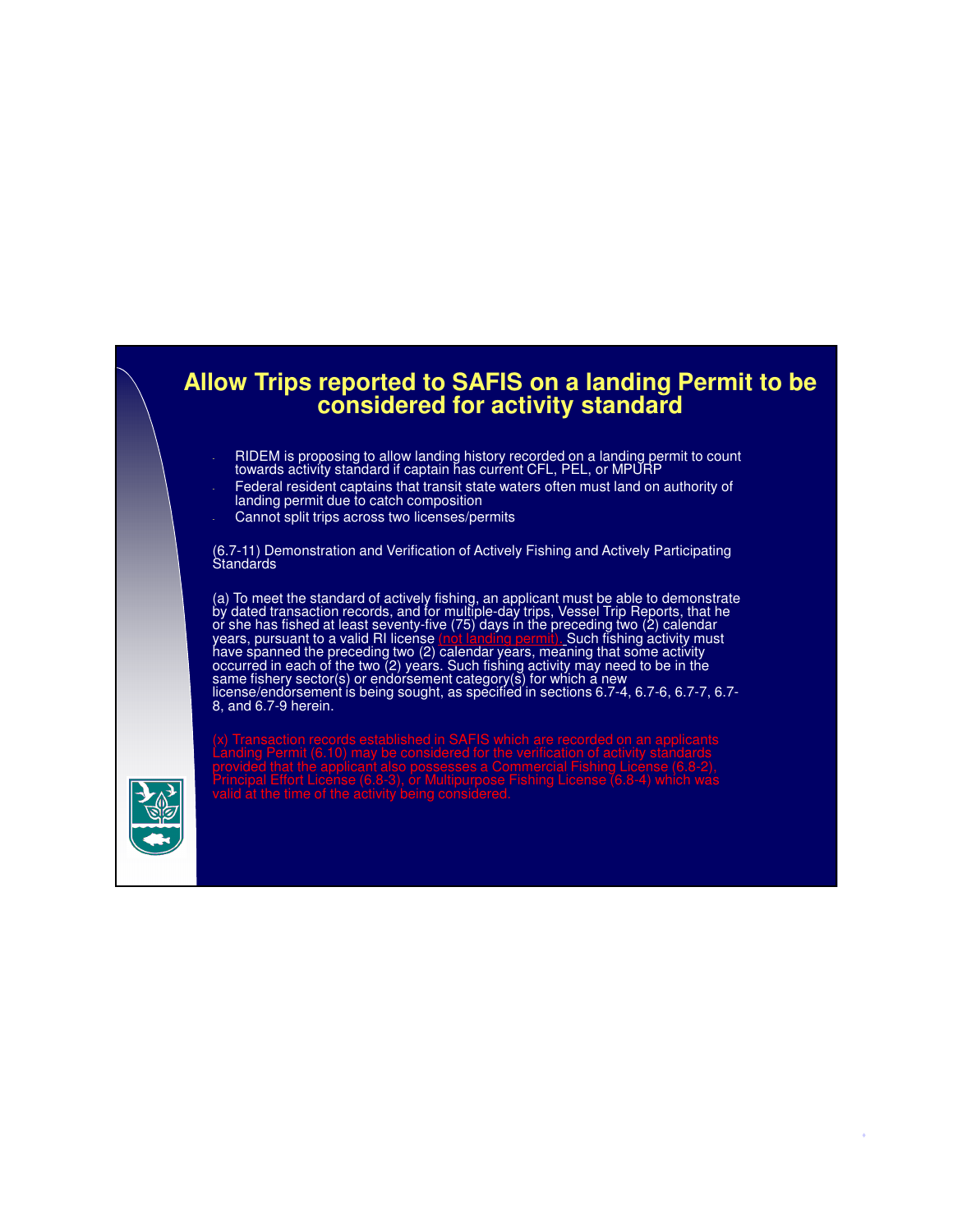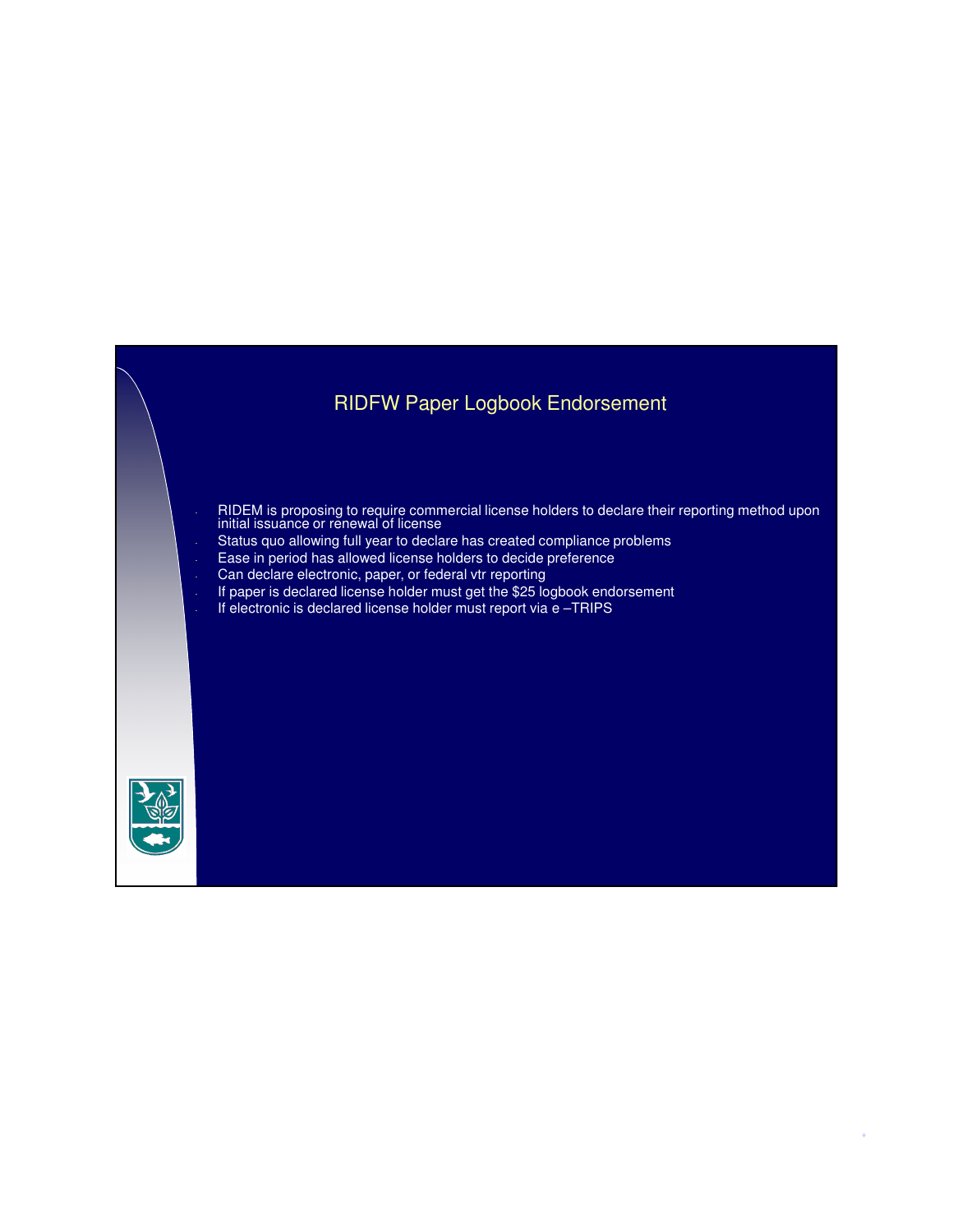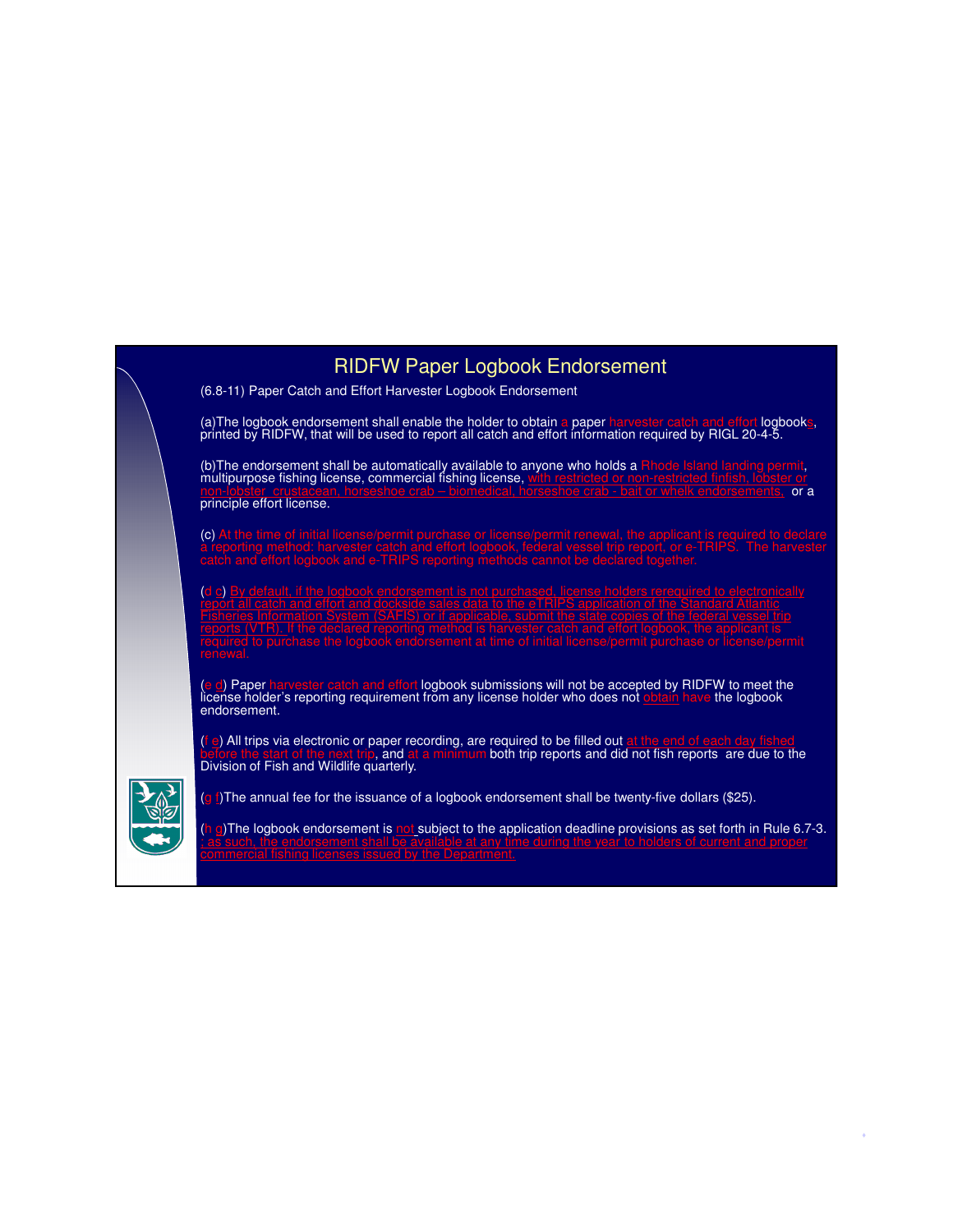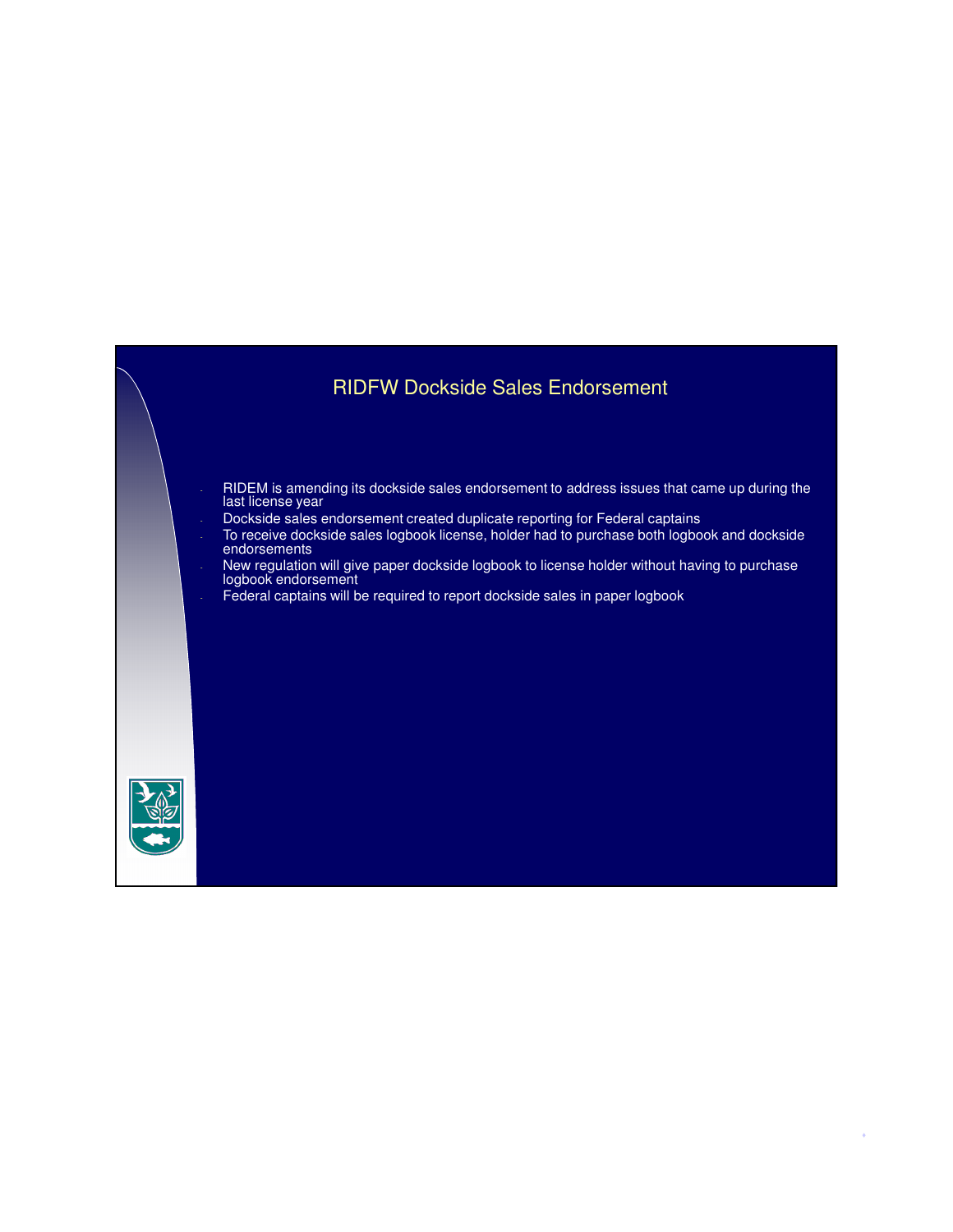# RIDFW Dockside Sales Endorsement

(6.8-9) Dockside Sales Endorsement

(b) The endorsement shall be available to all Rhode Island license and landing permit holders who are authorized to harvest and land for sale lobsters and/or crabs. With regard to lobsters, such licenses and permits shall include: multi-purpose license, principal effort license with lobster endorsement, commercial fishing license with lobster endorsement; resident and non-resident multipurpose landing permit and resident and non-resident crustacean landing permit.. With regard to crabs, such licenses and permits shall include: multipurpose license; principal effort license with nonlobster crustacean endorsement; commercial fishing license with non-lobster crustacean endorsement; resident and non-resident multipurpose landing permit and resident crustacean landing permit.

paper dockside sales logbook.

(i g) Licensees/permittees offering live lobsters and crabs for sale at dockside may only sell live lobsters and crabs that they harvested, and all sales must be made from the vessel that harvested the product unless otherwise authorized by the Director.

15

(l) All dockside sales reports and reports of no sales activity are due to the Division of Fish and

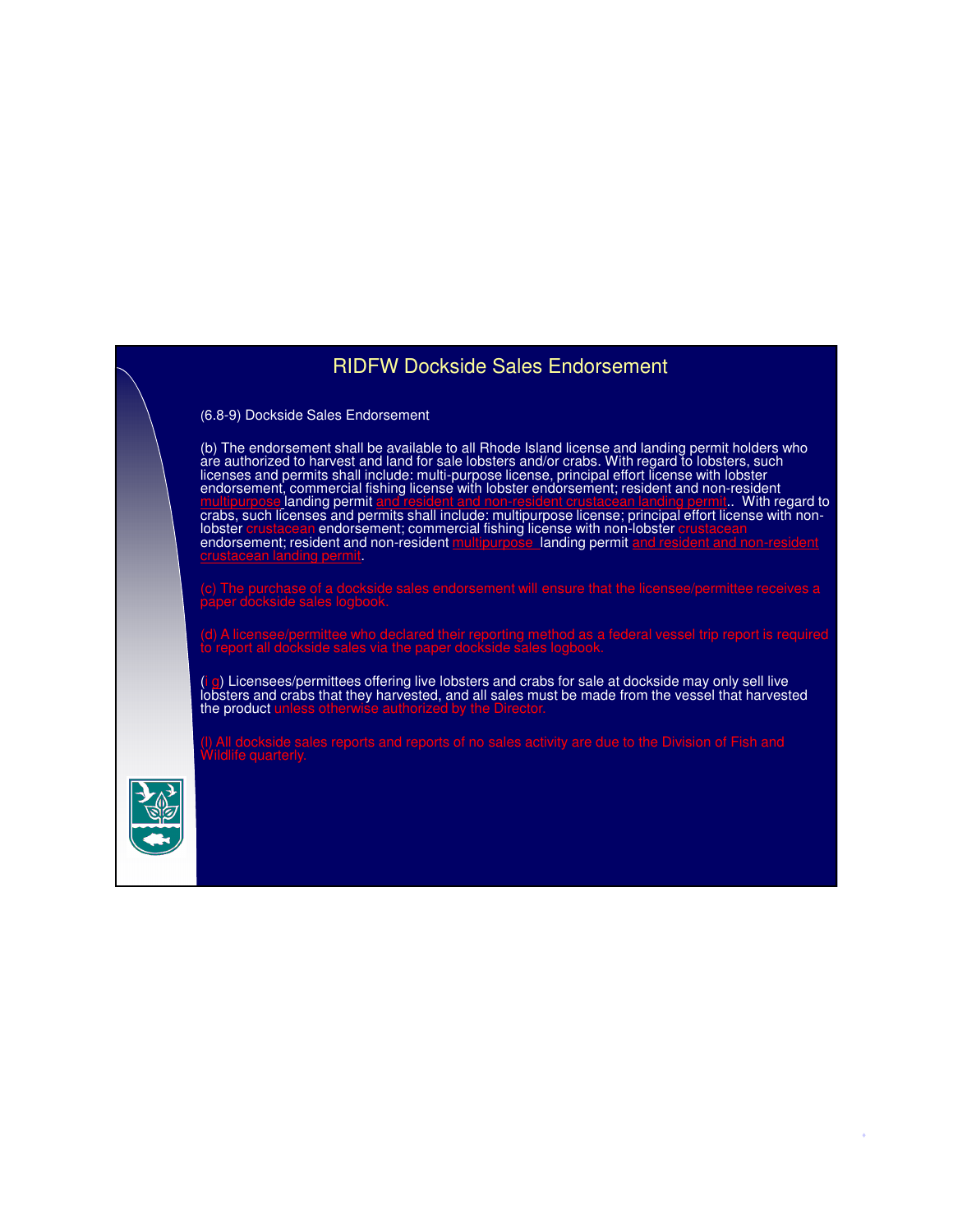